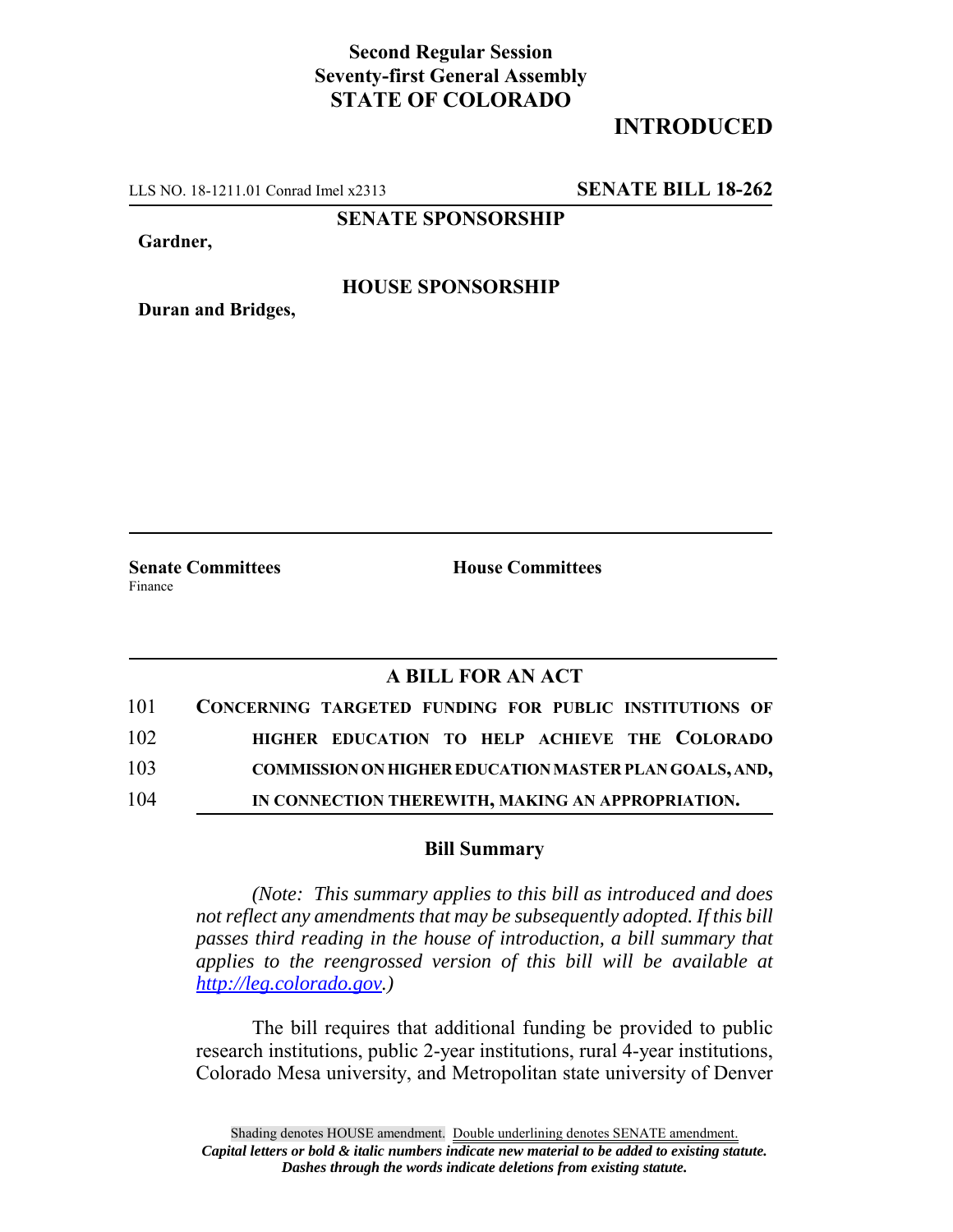to fund programs targeted to achieving the goals of the Colorado commission on higher education's (commission) master plan. Institutions that receive such funding must submit a plan to the department of higher education (department) and the commission identifying how funds will be spent to advance the institution's ability to make progress on the goals of the master plan. The department is required to submit a report to the joint budget committee summarizing the institutions' plans for use of funds and describing how each institution's plan advances the goals of the master plan.

 *Be it enacted by the General Assembly of the State of Colorado:* **SECTION 1. Legislative declaration.** (1) The general assembly hereby finds and declares that: (a) The general assembly is committed to ensuring that Colorado's public higher education system continues to serve all communities throughout the state; (b) Postsecondary credentials are more important than ever in order to meet labor market demands; (c) The role and mission of each of Colorado's public colleges and universities is different to reflect the diverse needs of Coloradans as they pursue postsecondary credentials; (d) The higher education funding allocation created in House Bill 14-1319, enacted in 2014, provides critical base funding to all of Colorado's public colleges and universities. It also includes a provision to ensure funds could be directed to institutions outside of the allocation model in order to target specific goals. (e) The Colorado commission on higher education's current master plan identifies four key goals that seek to increase credential completion, erase equity gaps, improve student success, and invest in

affordability and innovation; and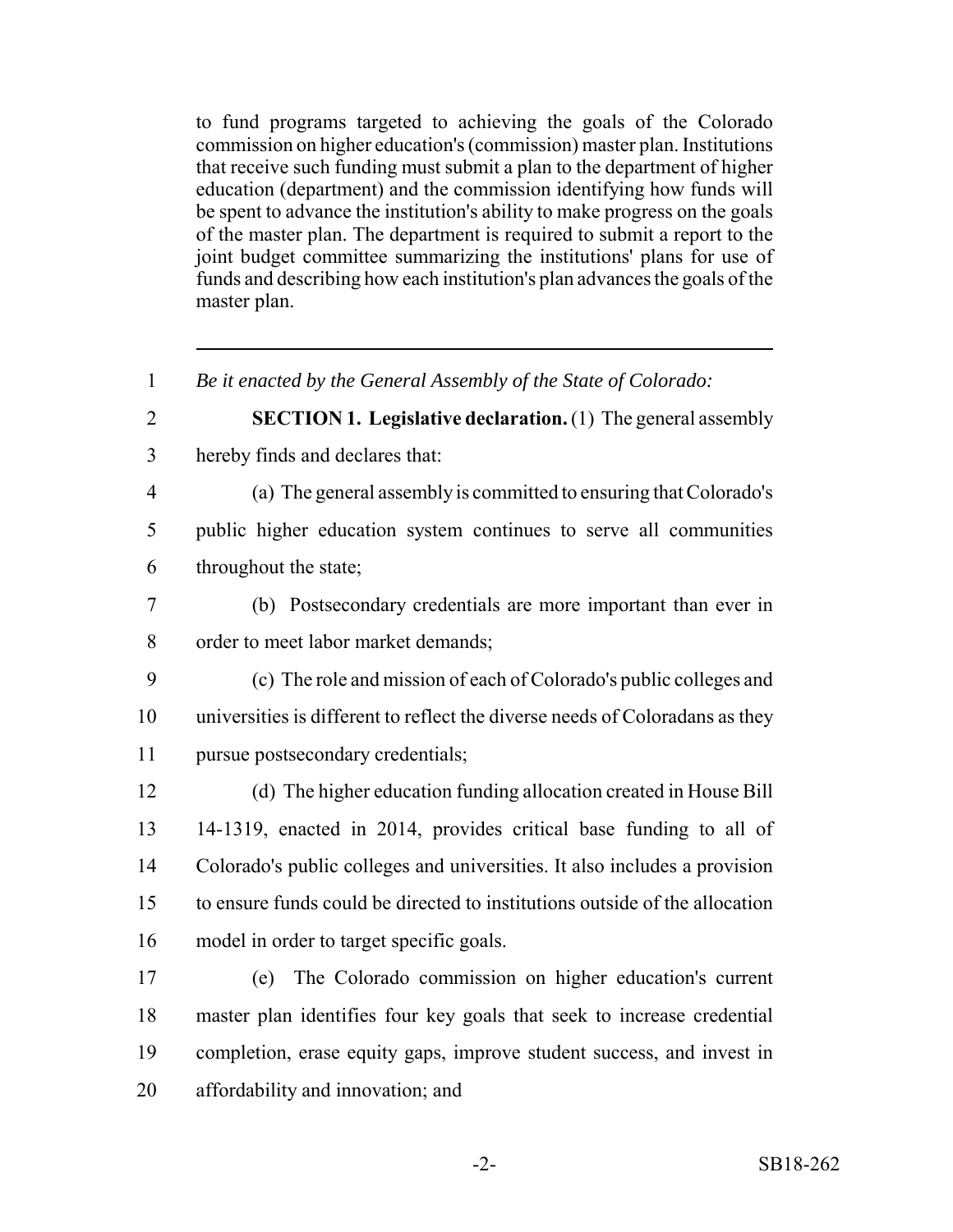(f) While the base allocation model advances these goals, additional targeted funds will help advance specific programs and services identified by each institution and communicated to the Colorado commission on higher education for their feedback. (2) The general assembly finds that these targeted investments in Colorado's public institutions of higher education will help to meet the needs of the state and achieve progress toward the master plan goals developed by the Colorado commission on higher education. **SECTION 2.** In Colorado Revised Statutes, **add** part 4 to article 18 of title 23 as follows: PART 4 TARGETED MASTER PLAN FUNDING **23-18-401. Definitions.** AS USED IN THIS PART 4, UNLESS THE CONTEXT OTHERWISE REQUIRES: (1) "COMMISSION" MEANS THE COLORADO COMMISSION ON 16 HIGHER EDUCATION ESTABLISHED PURSUANT TO SECTION 23-1-102. (2) "DEPARTMENT" MEANS THE COLORADO DEPARTMENT OF HIGHER EDUCATION CREATED AND EXISTING PURSUANT TO SECTION 24-1-114. (3) "INSTITUTION OF HIGHER EDUCATION" OR "INSTITUTION" MEANS A STATE INSTITUTION OF HIGHER EDUCATION, AS DEFINED IN SECTION 23-18-102 (10)(a), A LOCAL DISTRICT COLLEGE, OR AN AREA TECHNICAL COLLEGE. (4) "LONG-TERM CERTIFICATES" MEANS ALL CERTIFICATES AWARDED BY PUBLIC TWO-YEAR INSTITUTIONS THAT ARE AT LEAST TWENTY-FOUR CREDIT HOURS IN DURATION. (5) "MASTER PLAN" MEANS THE MASTER PLAN CREATED PURSUANT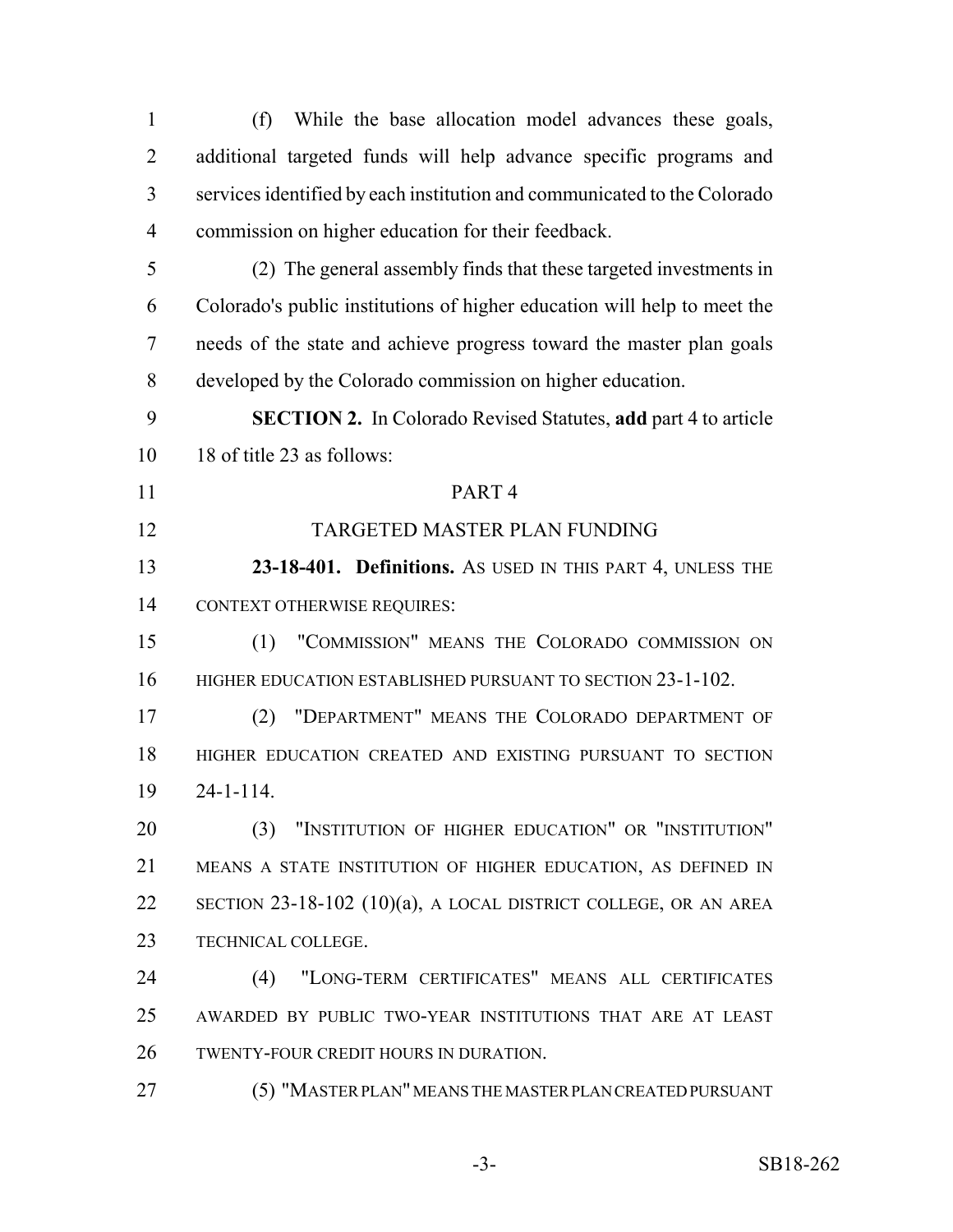TO SECTION 23-1-108.

 (6) "PELL CREDIT HOURS" MEANS THE TOTAL NUMBER OF COLLEGE OPPORTUNITY FUND STUDENT STIPEND CREDIT HOURS EARNED AT COLORADO MESA UNIVERSITY OR METROPOLITAN STATE UNIVERSITY OF DENVER BY PELL-ELIGIBLE STUDENTS.

 (7) "PUBLIC RESEARCH INSTITUTION" MEANS A PUBLIC POSTSECONDARY INSTITUTION GOVERNED BY THE BOARD OF REGENTS OF THE UNIVERSITY OF COLORADO, THE BOARD OF GOVERNORS OF THE COLORADO STATE UNIVERSITY SYSTEM, THE BOARD OF TRUSTEES OF THE COLORADO SCHOOL OF MINES, AND THE BOARD OF TRUSTEES OF THE UNIVERSITY OF NORTHERN COLORADO.

 (8) "PUBLIC TWO-YEAR INSTITUTION" MEANS A PUBLIC POSTSECONDARY INSTITUTION GOVERNED BY THE STATE BOARD FOR COMMUNITY COLLEGES AND OCCUPATIONAL EDUCATION, COLORADO MOUNTAIN COLLEGE,AIMS COMMUNITY COLLEGE, OR AN AREA TECHNICAL COLLEGE.

 (9) "RURAL FOUR-YEAR INSTITUTION" MEANS A PUBLIC POSTSECONDARY INSTITUTION GOVERNED BY ANY GOVERNING BOARD THAT IS NOT PART OF A SYSTEM, PROVIDES BACHELORS' DEGREES AS A PRIMARY FACTOR IN ITS ROLE AND MISSION, AND IS LOCATED IN A COUNTY WITH A POPULATION OF LESS THAN SEVENTY THOUSAND AS REPORTED BY THE STATE DEMOGRAPHY OFFICE IN THE DEPARTMENT OF LOCAL AFFAIRS. (10) "STEM DEGREES" MEANS ALL DEGREES AWARDED BY A PUBLIC RESEARCH INSTITUTION THAT ARE OF BACHELOR'S LEVEL AND ABOVE THAT ARE CONSIDERED STEM PRIORITY BY THE DEPARTMENT BASED UPON THE CLASSIFICATION OF INSTRUCTIONAL PROGRAM CODES 27 FROM THE FEDERAL DEPARTMENT OF EDUCATION.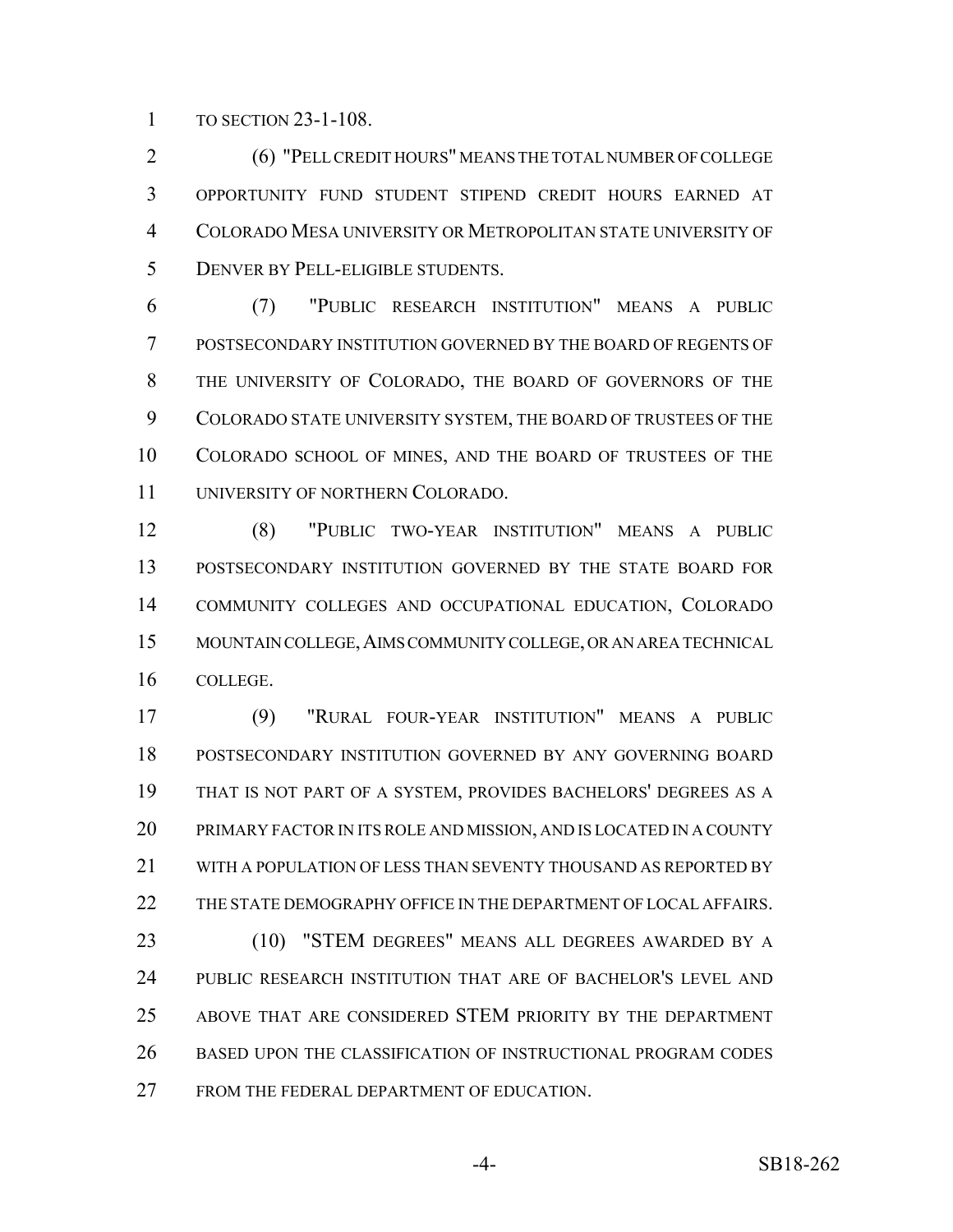**23-18-402. Targeted funds - allocation - repeal.** (1) (a) IN THE 2018-19 STATE FISCAL YEAR, NOT LESS THAN SIXTEEN MILLION EIGHT HUNDRED TWENTY-ONE THOUSAND ONE HUNDRED SEVENTY-EIGHT DOLLARS MUST BE PROVIDED TO PUBLIC RESEARCH INSTITUTIONS, PUBLIC TWO-YEAR INSTITUTIONS, RURAL FOUR-YEAR INSTITUTIONS, AND ANY OTHER INSTITUTION OF HIGHER EDUCATION ELIGIBLE PURSUANT TO THIS SECTION IN ORDER TO FUND SPECIFIC PROGRAM AND POLICY GOALS OF THE MASTER PLAN AND THE INSTITUTIONS' COMMITMENT TO MEETING THE 9 MASTER PLAN GOALS AS PROVIDED IN SECTION 23-1-108 (1.5)(f)(I)(B). THIS SUBSECTION (1)(a) IS REPEALED, EFFECTIVE JUNE 30, 2020.

 (b) IN THE 2019-20 STATE FISCAL YEAR AND EACH STATE FISCAL YEAR THEREAFTER, NOT LESS THAN EIGHTEEN MILLION DOLLARS MUST BE PROVIDED TO PUBLIC RESEARCH INSTITUTIONS, PUBLIC TWO-YEAR INSTITUTIONS, RURAL FOUR-YEAR INSTITUTIONS, AND ANY OTHER INSTITUTION OF HIGHER EDUCATION ELIGIBLE PURSUANT TO THIS SECTION IN ORDER TO FUND SPECIFIC PROGRAM AND POLICY GOALS OF THE MASTER PLAN AND THE INSTITUTIONS' COMMITMENT TO MEETING THE MASTER 18 PLAN GOALS AS PROVIDED IN SECTION  $23-1-108$   $(1.5)(f)(I)(B)$ .

 (2) FOR THE 2018-19 STATE FISCAL YEAR, FUNDING IS ALLOCATED AS FOLLOWS:

**(a) THREE MILLION SEVEN HUNDRED THIRTY-EIGHT THOUSAND**  FORTY DOLLARS TO THE RURAL FOUR-YEAR INSTITUTIONS IN IDENTICAL DOLLAR AMOUNTS. THE INSTITUTIONS SHALL USE THIS FUNDING TO ADVANCE THE MASTER PLAN GOALS, WHICH MAY INCLUDE INVESTMENT IN AFFORDABILITY AND INNOVATION.

**(b)** THREE MILLION SEVEN HUNDRED THIRTY-EIGHT THOUSAND FORTY DOLLARS TO COLORADO MESA UNIVERSITY AND METROPOLITAN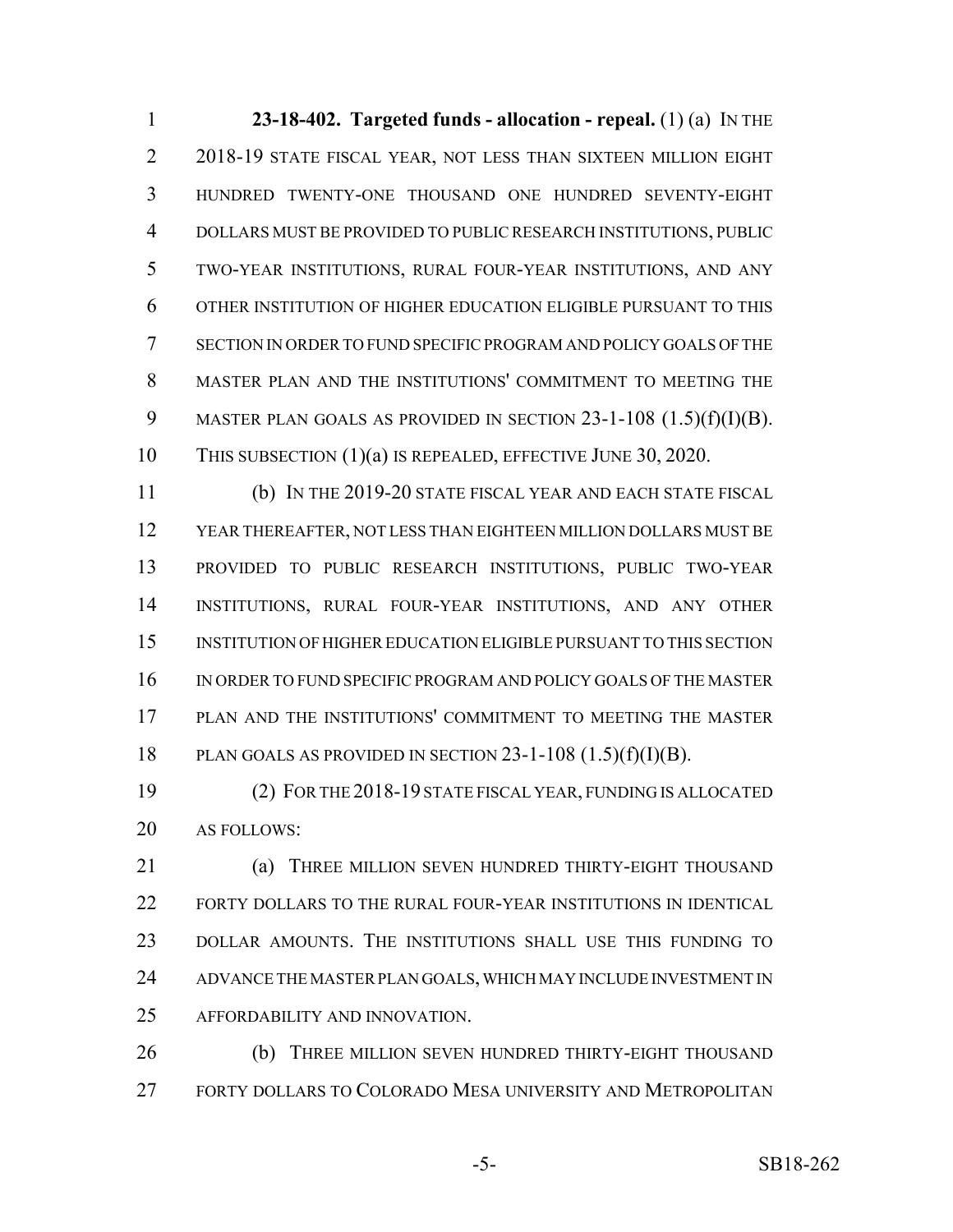STATE UNIVERSITY OF DENVER BASED ON EACH INSTITUTION'S PERCENTAGE SHARE OF THE ACTUAL PELL CREDIT HOURS IN THE MOST RECENTLY COMPLETED FISCAL YEAR. THE INSTITUTIONS SHALL USE THIS FUNDING TO ADVANCE THE MASTER PLAN GOALS, WHICH MAY INCLUDE INVESTMENT IN PROGRAMS THAT SUPPORT CREDENTIAL COMPLETION FOR LOW-INCOME STUDENTS.

 (c) FOUR MILLION SIX HUNDRED SEVENTY-TWO THOUSAND FIVE HUNDRED FORTY-NINE DOLLARS TO THE PUBLIC RESEARCH INSTITUTIONS BASED ON EACH INSTITUTION'S PERCENTAGE SHARE OF ALL STEM DEGREES AWARDED IN THE MOST RECENTLY COMPLETED FISCAL YEAR. THE INSTITUTIONS SHALL USE THIS FUNDING TO ADVANCE THE MASTER PLAN GOALS, WHICH MAY INCLUDE INVESTMENTS TO INCREASE HIGH-DEMAND CREDENTIAL COMPLETION.

 (d) FOUR MILLION SIX HUNDRED SEVENTY-TWO THOUSAND FIVE HUNDRED FORTY-NINE DOLLARS TO THE PUBLIC TWO-YEAR INSTITUTIONS BASED ON EACH INSTITUTION'S PERCENTAGE SHARE OF LONG-TERM CERTIFICATES AWARDED IN THE MOST RECENTLY COMPLETED FISCAL YEAR. THE INSTITUTIONS SHALL USE THIS FUNDING TO ADVANCE THE MASTER PLAN GOALS, WHICH MAY INCLUDE INVESTMENTS TO INCREASE ANNUAL CREDENTIAL COMPLETION.

 (e) THIS SUBSECTION (2) IS REPEALED, EFFECTIVE JUNE 30, 2020. (3) FOR THE 2019-20 STATE FISCAL YEAR, AND EACH STATE FISCAL YEAR THEREAFTER, THE TOTAL AMOUNT APPROPRIATED FOR TARGETED FUNDING IN ORDER TO MAKE PROGRESS ON THE MASTER PLAN GOALS SHALL BE ALLOCATED AS FOLLOWS:

 (a) TWENTY-TWO AND TWENTY-TWO ONE-HUNDREDTHS PERCENT OF THE TOTAL SHALL BE ALLOCATED TO THE RURAL FOUR-YEAR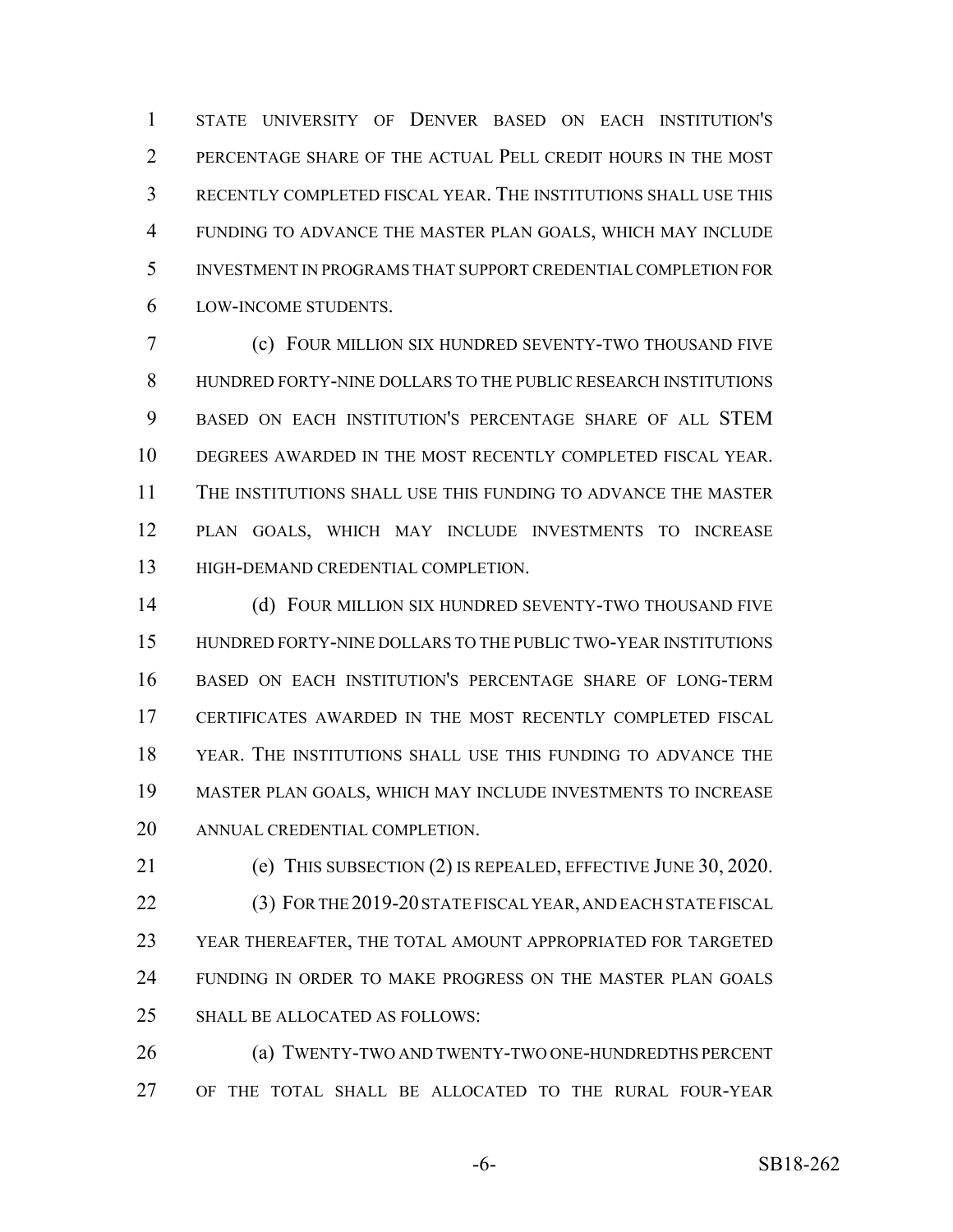INSTITUTIONS, IN EQUAL SHARES;

 (b) TWENTY-TWO AND TWENTY-TWO ONE-HUNDREDTHS PERCENT OF THE TOTAL SHALL BE ALLOCATED TO COLORADO MESA UNIVERSITY AND METROPOLITAN STATE UNIVERSITY OF DENVER BASED ON EACH INSTITUTION'S GOVERNING BOARD'S PERCENTAGE SHARE OF PELL CREDIT HOURS PROVIDED IN THE MOST RECENTLY COMPLETED FISCAL YEAR;

 (c) TWENTY-SEVEN AND SEVENTY-EIGHT ONE-HUNDREDTHS PERCENT OF THE TOTAL SHALL BE ALLOCATED TO THE PUBLIC RESEARCH INSTITUTIONS BASED ON EACH INSTITUTION'S PERCENTAGE SHARE OF ALL STEM DEGREES AWARDED IN THE MOST RECENTLY COMPLETED FISCAL YEAR; AND

 (d) TWENTY-SEVEN AND SEVENTY-EIGHT ONE-HUNDREDTHS PERCENT OF THE TOTAL SHALL BE ALLOCATED TO THE PUBLIC TWO-YEAR INSTITUTIONS BASED ON EACH INSTITUTION'S PERCENTAGE SHARE OF ALL LONG-TERM CERTIFICATES AWARDED IN THE MOST RECENTLY COMPLETED FISCAL YEAR.

 **23-18-403. Institution spending plan - department review - report.** (1) (a) (I) NO LATER THAN JULY 1, 2018, EACH PUBLIC RESEARCH INSTITUTION, PUBLIC TWO-YEAR INSTITUTION, RURAL FOUR-YEAR INSTITUTION, AND ANY OTHER INSTITUTION OF HIGHER EDUCATION THAT RECEIVES MONEY PURSUANT TO SECTION 23-18-402 SHALL SUBMIT A PLAN TO THE DEPARTMENT AND THE COMMISSION IDENTIFYING HOW MONEY ALLOCATED PURSUANT TO SECTION 23-18-402 (2) WILL BE SPENT TO ADVANCE THE INSTITUTION'S ABILITY TO MEET THE GOALS OF THE MASTER 25 PLAN, AS PROVIDED IN SECTION 23-1-108  $(1.5)(f)(I)(B)$ .

26 (II) IN ORDER TO RECOGNIZE THE UNIQUE ROLE AND MISSION OF THE PUBLIC INSTITUTIONS OF HIGHER EDUCATION, THE PLANS SUBMITTED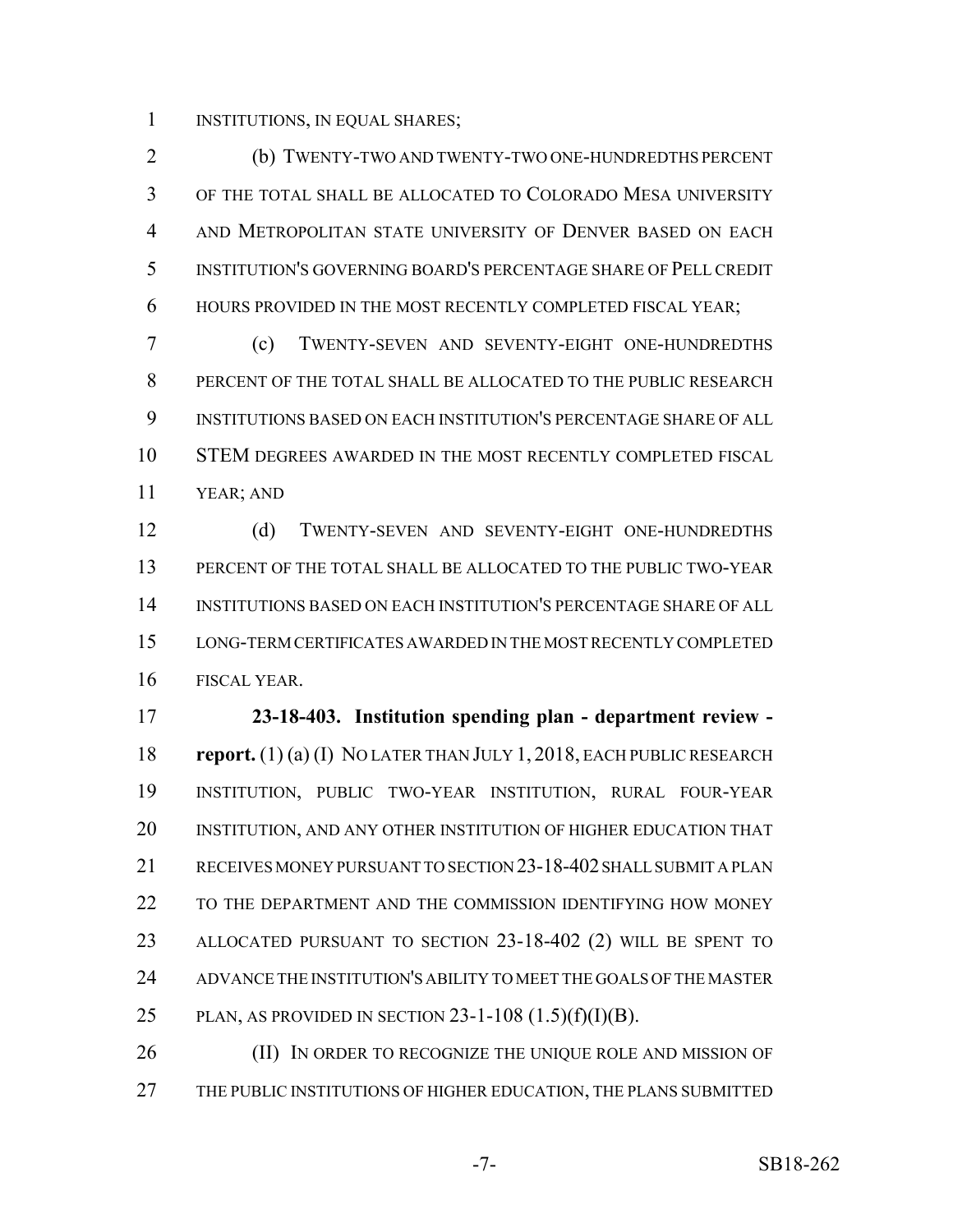PURSUANT TO THIS SECTION MAY VARY IN PROGRAM AND SCOPE BUT MUST DIRECTLY RELATE TO ONE OF THE GOALS IDENTIFIED IN THE CURRENT MASTER PLAN.

 (III) THE PLANS SUBMITTED PURSUANT TO THIS SECTION MUST IDENTIFY WHAT THE INSTITUTION PLANS TO ACHIEVE AS A RESULT OF THE INVESTMENT AND MUST EXPLAIN HOW THIS OUTCOME WILL BE MEASURED.

 (b) WITHIN THIRTY DAYS OF SUBMISSION OF THE PLANS, THE DEPARTMENT, IN COORDINATION WITH THE COMMISSION, MAY PROVIDE FEEDBACK TO AN INSTITUTION REGARDING A PLAN SUBMITTED PURSUANT 10 TO THIS SECTION.

 (c) IF AN INSTITUTION MAKES CHANGES TO ITS PLAN AFTER RECEIVING THE DEPARTMENT'S FEEDBACK, THE INSTITUTION SHALL FORWARD ITS FINAL PLAN TO THE DEPARTMENT WITHIN THIRTY DAYS AFTER RECEIVING THE DEPARTMENT'S FEEDBACK.

 (2) (a) IF AN INSTITUTION REDIRECTS MONEY ALLOCATED PURSUANT TO SECTION 23-18-402 FOR ANOTHER PERMITTED USE, THE INSTITUTION SHALL SUBMIT A REVISED PLAN WITHIN THIRTY DAYS AFTER THE CHANGE TO THE DEPARTMENT AND, WITHIN THIRTY DAYS AFTER SUBMISSION, THE DEPARTMENT, IN COORDINATION WITH THE COMMISSION, MAY PROVIDE FEEDBACK TO THE INSTITUTION REGARDING THE REVISED PLAN.

 (b) IF AN INSTITUTION MAKES CHANGES TO ITS PLAN AFTER RECEIVING THE DEPARTMENT'S FEEDBACK ON THE REVISED PLAN, THE INSTITUTION SHALL FORWARD ITS FINAL PLAN TO THE DEPARTMENT WITHIN THIRTY DAYS AFTER RECEIVING THE DEPARTMENT'S FEEDBACK.

 (3) NOTWITHSTANDING THE PROVISIONS OF SECTION 24-1-136 (11)(a), ON OR BEFORE DECEMBER 15, 2018, AND BY DECEMBER 15 EACH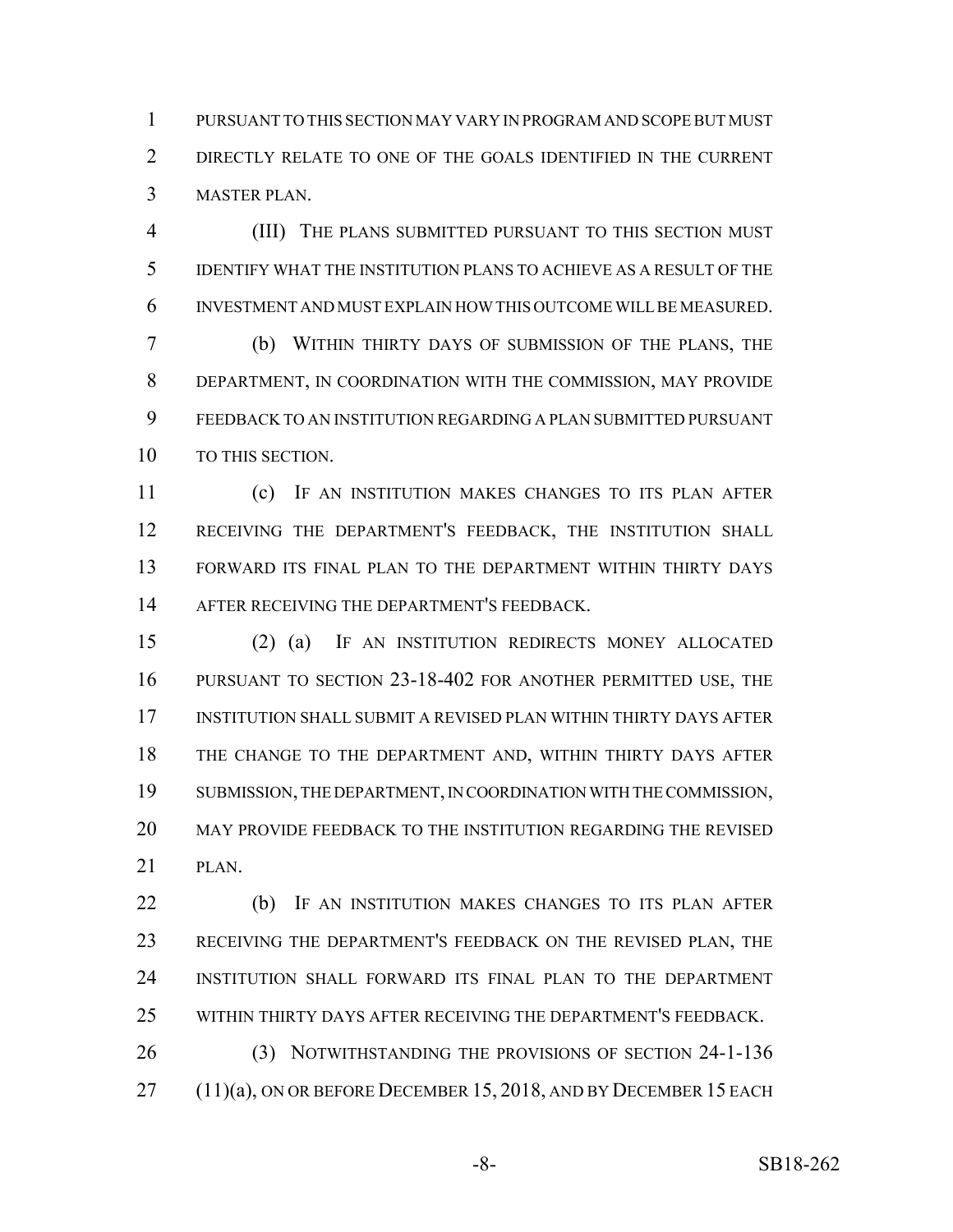YEAR THEREAFTER, THE DEPARTMENT SHALL SUBMIT A REPORT TO THE JOINT BUDGET COMMITTEE SUMMARIZING THE INSTITUTIONS' PLANS FOR USE OF MONEY ALLOCATED PURSUANT TO THIS SECTION IN THE CURRENT FISCAL YEAR. THE REPORT MUST EXPLAIN THE USE OF SUCH MONEY AT EACH INSTITUTION AND DESCRIBE HOW EACH INSTITUTION'S PLAN ADVANCES THE GOALS OF THE MASTER PLAN.

 **SECTION 3. Appropriation.** (1) For the 2018-19 state fiscal year, \$16,085,510 is appropriated to the department of higher education. This appropriation is from the general fund. To implement this act, the department shall use this appropriation for the college opportunity fund program to be used for limited purpose fee-for-service contracts with state institutions.

 (2) For the 2018-19 state fiscal year, \$16,085,510 is appropriated to the department of higher education. This appropriation is from reappropriated funds received from the limited purpose fee-for-service contracts with state institutions under subsection (1) of this section. To implement this act, the department shall use the appropriation as follows: 18 Trustees of Adams state university \$1,246,014 19 Trustees of Colorado Mesa university \$1,167,073 Trustees of Metropolitan state university 21 of Denver \$2,570,967 Trustees of Western state Colorado 23 university \$1,246,014 Board of governors of the Colorado state 25 university system \$1,254,862 26 Trustees of Fort Lewis college \$1,246,012 27 Regents of the university of Colorado \$2,465,807